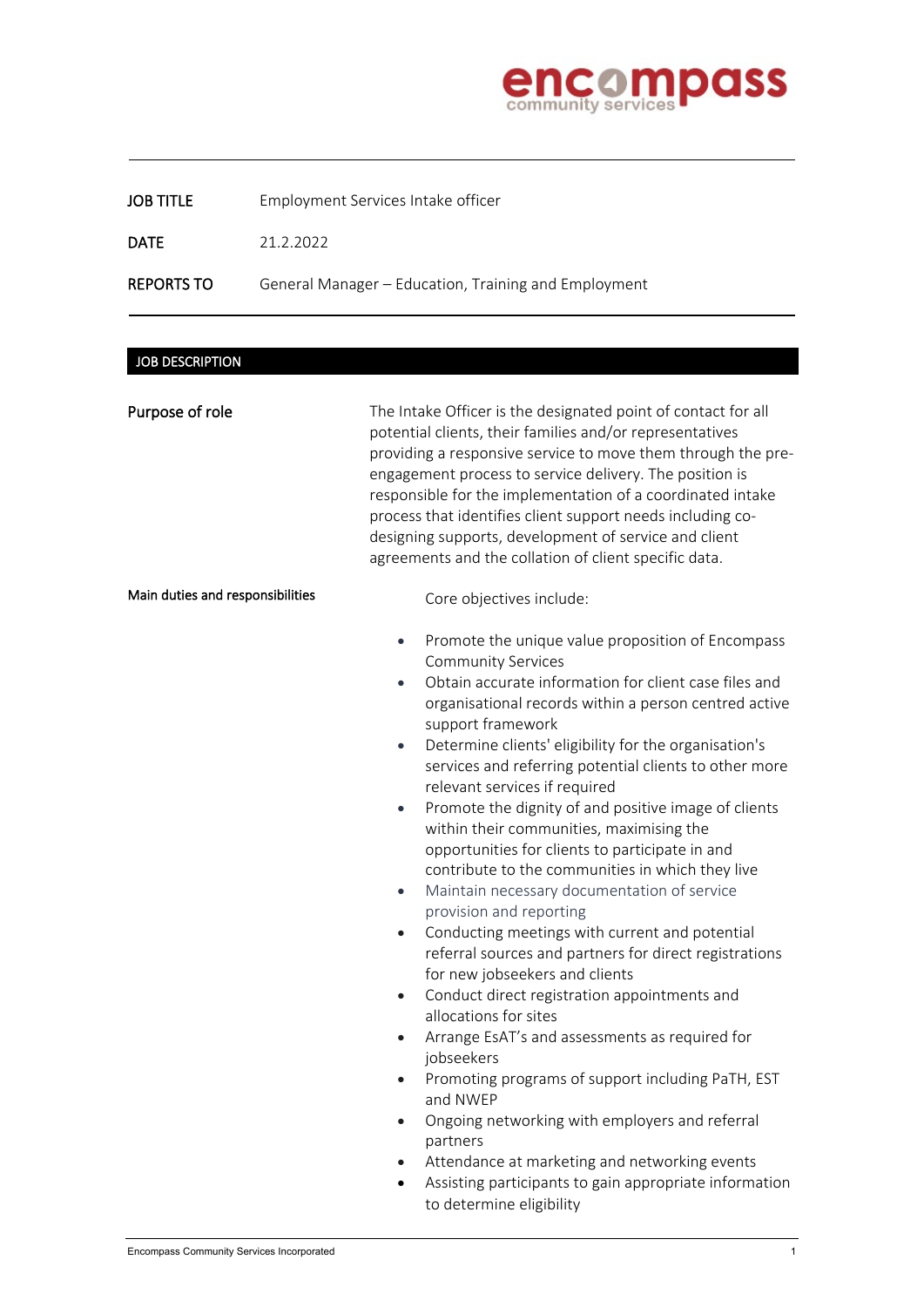| Managing sharepoint relating to vacancies in |
|----------------------------------------------|
| collaboration with admin officer             |

- Case management and client support
- Provide accurate statistics on specified data and prepare other reports as required by management
- Complete initial review and support job plan and case review
- Liaise and network with internal and external stakeholders
- Attend and participate in regular team and one-onone staff meetings
- Liaise with Local Area Coordinators (LAC) and Support Coordinator partner agencies for ongoing relationship management and referral
- Actively promote Encompass Community Services and all of its services to the wider community
- At all times act in accordance with the applicable regulations, policy and procedure, with respect to confidentiality, antidiscrimination and Occupational Health and Safety
- Participate fully in staff appraisal and professional development review processes
- Comply with all Work, Health, Safety and Environmental system requirements which provide a safe and healthy work environment, free from sexual harassment and discrimination
- Adhere to Encompass Community Services policies and procedure and "Code of Conduct" for employees
- The above list is not exhaustive, and the role may change to meet the overall objectives of the company.

exceptional customer service across all channels –

written, phone and face to face.

| Other duties          | Fulfil other duties as required by management and other<br>department personnel as requested/required. |                                                                                                                                                                                                                                                             |  |
|-----------------------|--------------------------------------------------------------------------------------------------------|-------------------------------------------------------------------------------------------------------------------------------------------------------------------------------------------------------------------------------------------------------------|--|
| PERSON SPECIFICATION  |                                                                                                        |                                                                                                                                                                                                                                                             |  |
| Qualifications        |                                                                                                        | <b>NIL</b>                                                                                                                                                                                                                                                  |  |
| Experience            |                                                                                                        | Relevant practical experience in an administrative<br>capacity                                                                                                                                                                                              |  |
| Desired Knowledge     |                                                                                                        | Understanding of the National Disability<br>Services Standards and Quality Framework & NDIS<br>Quality AND Safeguard commission<br>Employment services experience - JobActive, DES or<br>other related industry experience<br>Employment support experience |  |
| Skills & competencies |                                                                                                        | <b>Customer service focused:</b> committed to providing                                                                                                                                                                                                     |  |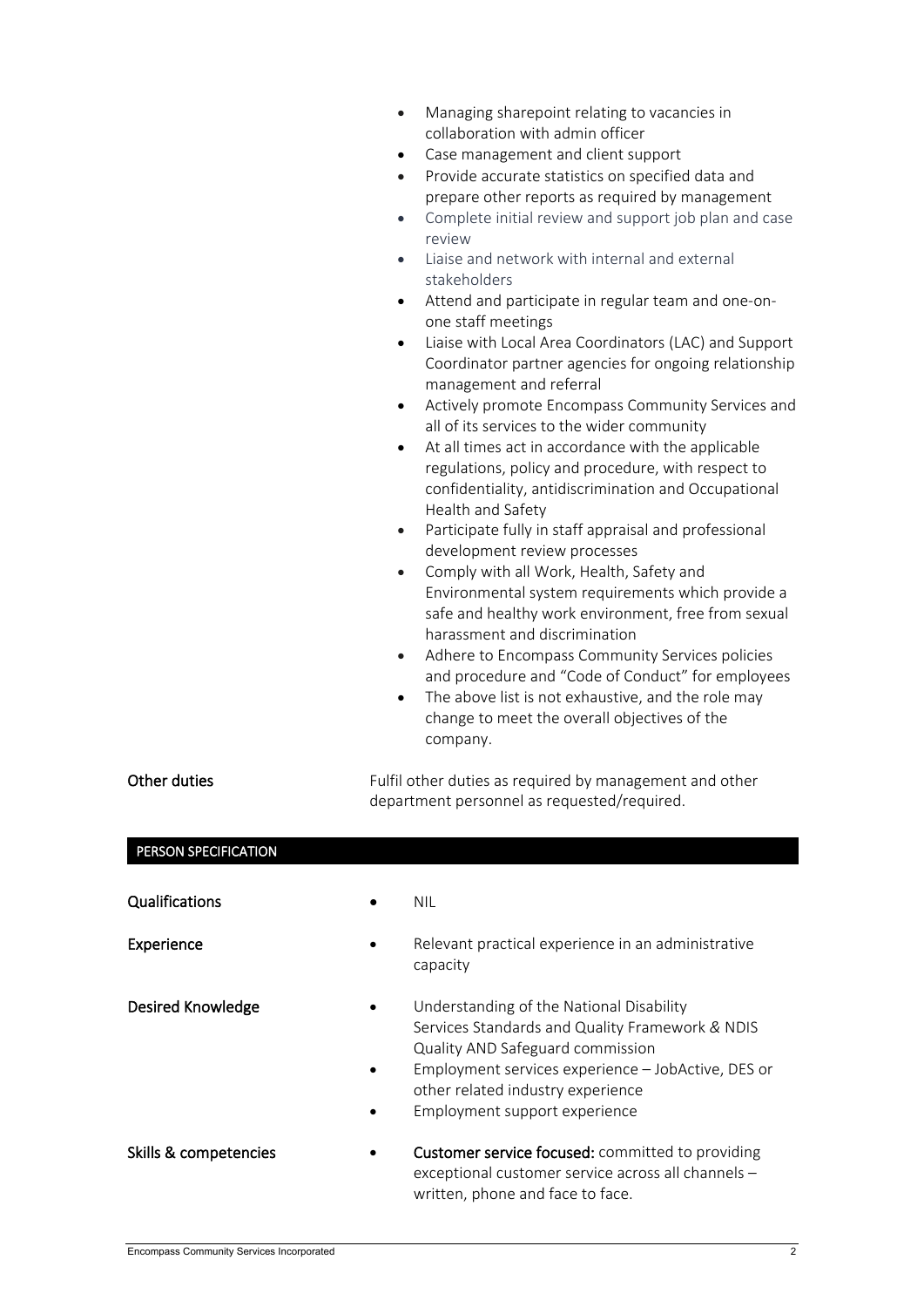|                     | <b>Communication:</b> the ability to communicate clearly and<br>concisely, varying communication style depending upon<br>the audience.                                                                                                                                                                                                  |
|---------------------|-----------------------------------------------------------------------------------------------------------------------------------------------------------------------------------------------------------------------------------------------------------------------------------------------------------------------------------------|
|                     | Attention to detail: excellent attention to detail and<br>written skills when communicating with others, both<br>internally and externally.                                                                                                                                                                                             |
|                     | Commerciality: ability to apply knowledge in a practical,<br>commercial manner.                                                                                                                                                                                                                                                         |
|                     | Teamwork: willingness to assist and support others as<br>required and get on with team members.                                                                                                                                                                                                                                         |
|                     | Time management/organisation: accomplish objectives<br>effectively within time frame given, and carry out<br>administrative duties within portfolio in an efficient and<br>timely manner.                                                                                                                                               |
| Personal attributes | Professional approach.<br>Ability to work under pressure.<br>Organisational and time management skills.<br>Excellent attention to detail.<br>Confident manner.                                                                                                                                                                          |
| Other               | Positive approach to change.<br>It is a requirement that all staff will operate within the<br>Vision, Mission and Values of Encompass Community<br>Services Inc.                                                                                                                                                                        |
|                     | It is the responsibility of each individual to meet<br>personal, divisional and organisational deadlines.<br>It is a requirement for all staff to undertake their roles<br>in accordance with the compliance guidelines of their<br>division/program. And to actively participate in the<br>maintenance of Encompass quality standards. |
|                     | It is the responsibility of all staff members to<br>understand and implement Encompass Community<br>Services Inc. current policies and procedures.<br>When planning programs ensure that opportunities are<br>created for clients of Encompass to feel that they<br>belong, be a valued participant and be missed if they               |
|                     | are not there.<br>It is the responsibility of staff members to report any<br>incidents of exclusion to their direct manager,<br>coordinator or supervisor                                                                                                                                                                               |
|                     | It is the responsibility of all staff members to ensure the<br>safety of children and to report all incidents of child<br>abuse to Managers It is also the responsibility of all staff<br>members to be familiar with the Child Safety Policy and                                                                                       |

Procedure. • Drivers Licence